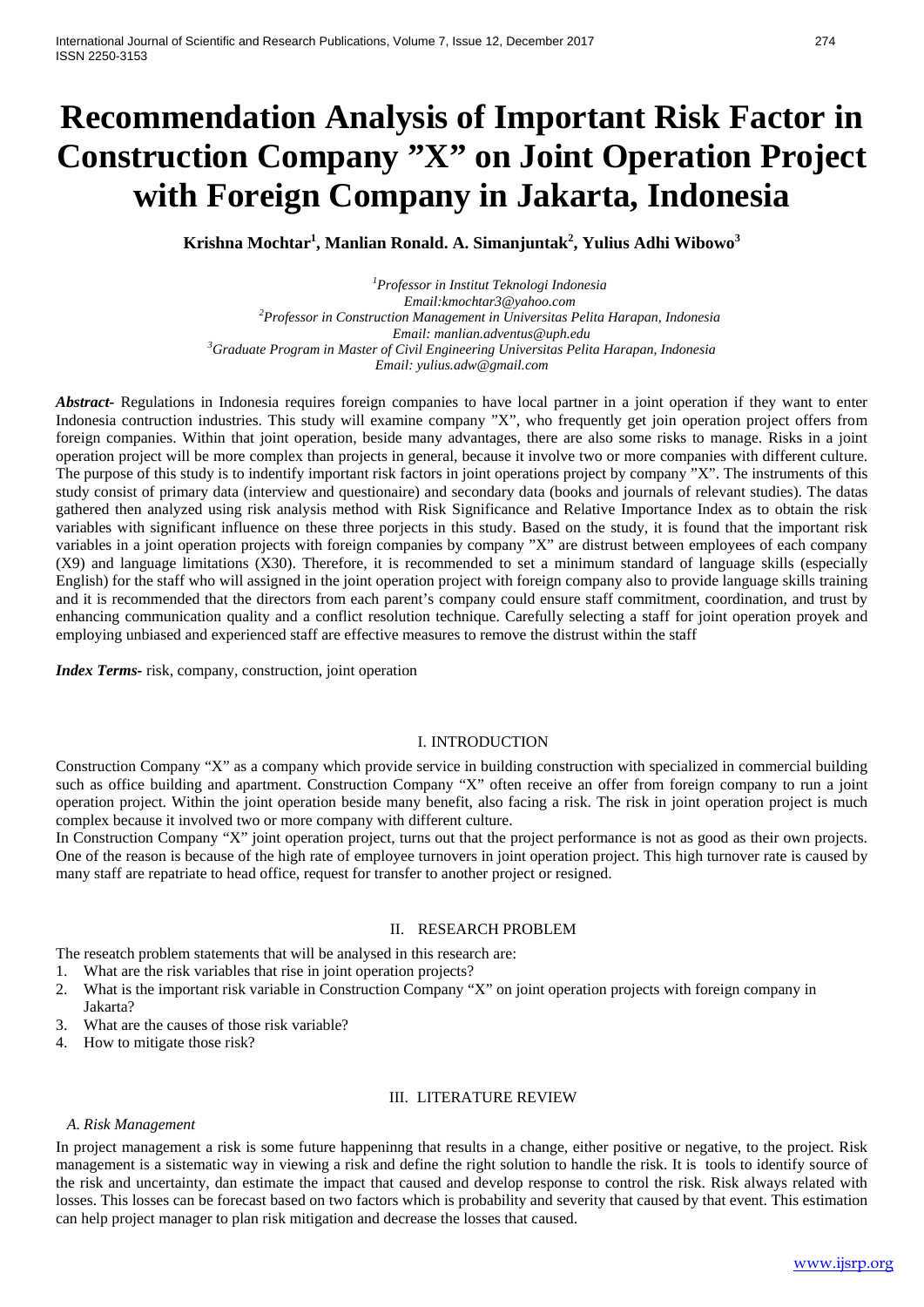International Journal of Scientific and Research Publications, Volume 7, Issue 12, December 2017 275 ISSN 2250-3153

#### *B. Risk Criteria*

Two risk factor that are mention in above is probability of the event from happening and severity that caused by the event is a factor that determine the risk category. Risk criteria is a standard measurement how severe or impact that possible to happen and how likelihood the risk will happen. Risk category can be seen in table below:

| Almost<br>never   | <b>Medium</b>   | <b>High</b>   | <b>High</b>   | <b>Extreme</b> | <b>Extreme</b> |
|-------------------|-----------------|---------------|---------------|----------------|----------------|
| Unlikelv          | Low             | <b>Medium</b> | <b>High</b>   | <b>High</b>    | <b>Extreme</b> |
| Possible          | Low             | <b>Medium</b> | <b>Medium</b> | <b>High</b>    | <b>High</b>    |
| Likely            | Low             | Low           | <b>Medium</b> | <b>Medium</b>  | <b>High</b>    |
| Almost<br>certain | <b>Very Low</b> | Low           | Low           | Low            | <b>Medium</b>  |
|                   | Minor           | Moderate      | Severe        | Major          | Worse<br>Case  |

## Figure 1. Risk Criteria

Risk criteria are divided into five category, very low risk, low risk, medium risk, high risk, and extreme risk. Every company have risk tolerance and risk appetite and it determine by the company strategy. Risk tolerance and risk appetite will determine how the company will handle risk.

## *C. Risk Management in Construction Project*

The purpose of project risk management is to increase the probability and positive impact from the event and decrease probability and negative impact from the event in project. The process includes several stages: Risk Management Planning, Risk Identification, Risk Analysis, Risk Response Planning, Risk Controlling

#### *D.Joint Operation*

Joint operation can be defined as joint business activity between two or more company to create independent business with joint ownership, operational responsibility, financial risk and reward to each member but keep the separate identity (Lynch, 1989).. For foreign company who will run a project in Indonesia are obliged to form international joint operation with local company. International joint operation is a joint operation which involved two organization with contribute its equity and resources and at least one of the partner have head office in overseas where the international joint operation is operate (Ozorhon et al. 2007). In Indonesia, joint operation develop in form of administrative joint operation where joint operation are consider as separate entity from its mother company therefore the contract from client is signed on behalf of joint operation. Work responsibility to the client is on JO entity, not on each partner. Regarding share capital or project funding, procurement, labor, expense, and profit sharing related to project are based on each share which are agreed in the joint operation agreement.

## IV. RESEARCH METODOLOGY

Reseach work begins with literature review for compilation of risks for construction projects and then questionnaire are developed based on this list and send to expert respondents to determine the risk variable for joint operation project. From this risk variable then develop a quesionnaire and distribute to 18 respondents in construction company "X" from three different joint operation project. The respondents were required to identify for the probability and severity of each risk variable based on their experience within their project on a  $1 - 5$  point Likert scale with  $0 = \text{very low and } 5 = \text{very high.}$ 

Data collected from respondents analyzed by validity test, then followed by reliability test. The valid risk variable then mapped on the risk map to identify which risk variable not comply with construction company "X" risk tolerance and risk appetite. Those variable then analyzed by an empirical formula to determine the Relative Important Index (RII). RII is used to rank the risks in order of their importance.

Five highest rank are consider as important risk factor to construction company "X". From these top five risk are re-validated by the expert respondents. Then a risk response plan are recommended for each risks based on literature study.

#### V. ANALYSIS AND REVIEW

## *A. Risk Variable in Joint Operation Project*

Based on the questionnaire to expert respondent, from 46 variable indentified from literature review, 32 variable are relevant to risks in joint operation project. Variable that are stated relevant by expert respondent in this early survey are used to develop questionnaire for respondent. The variable are as follow: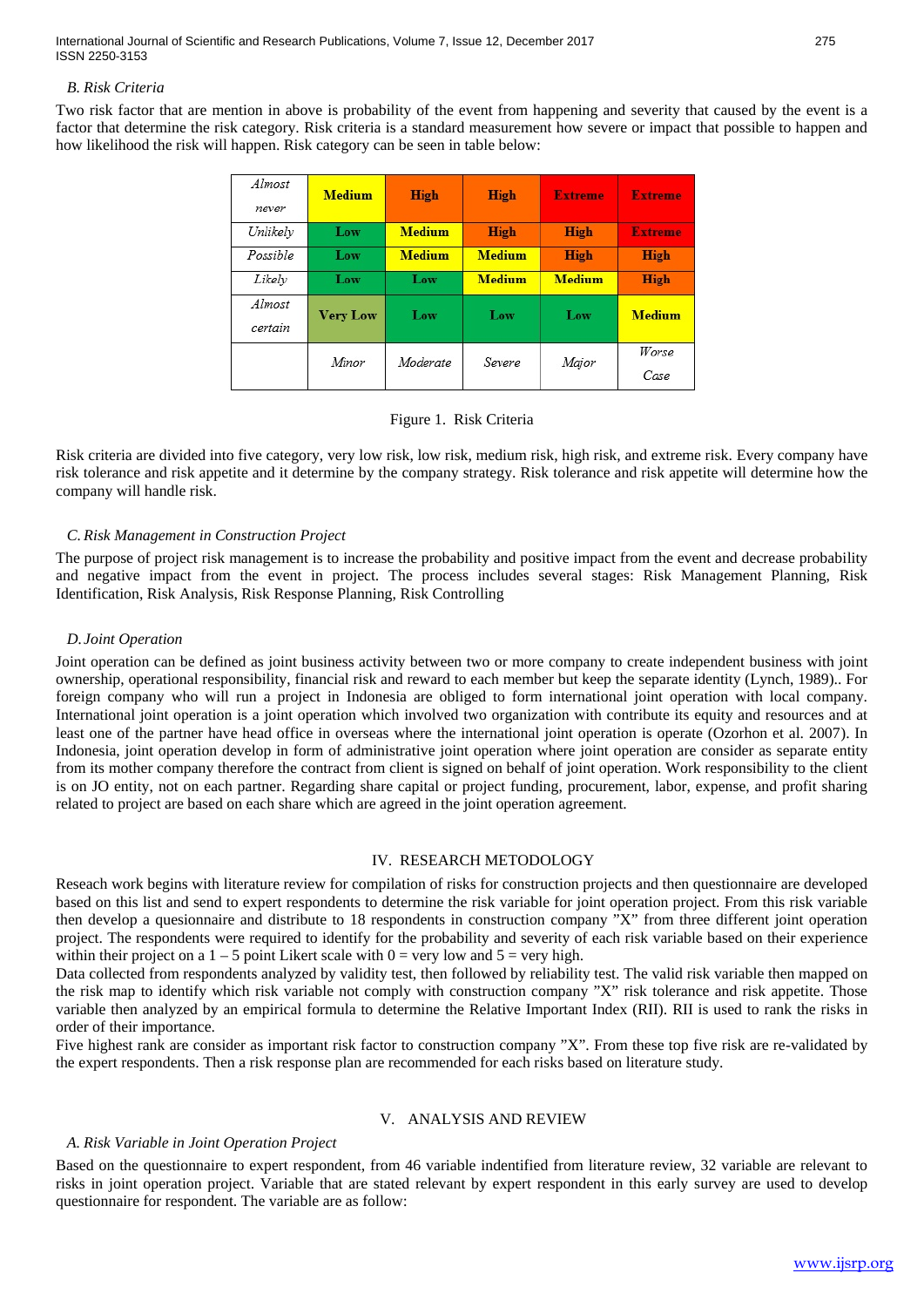|  |  | ×<br>I |
|--|--|--------|
|--|--|--------|

# **Table 1.** Research Variable

| <b>Faktor</b>              | <b>Variabel</b>                                                         | Referensi                                                                                                    |
|----------------------------|-------------------------------------------------------------------------|--------------------------------------------------------------------------------------------------------------|
| <b>Internal</b>            | X1.<br>Partner selection                                                | Risk Management in Singapore                                                                                 |
| Project                    | X2.<br>Contract agreement                                               | Construction Joint Ventures, Kwok,                                                                           |
|                            | Partner bargain position<br>X3.                                         | H.C.A., (2006)                                                                                               |
|                            | X4.<br>Policy changes in your partner's<br>parent company toward ICJV   | Risk Management In International<br>Construction Joint Venture, Li Bing,                                     |
|                            | X5.<br>Partner's parent company in financial<br>problems                | (1999)                                                                                                       |
|                            | Disagreement<br>X6.<br>of<br>accounting<br>on<br>profits and loss       |                                                                                                              |
|                            | X7.<br>Lack of partners competence<br>in<br>management                  | Risk Management in Construction Joint<br>Venture Projects in Real Estate, Zirape,                            |
|                            | Disagreement on allocation of staff<br>X8.<br>position                  | L.B., (2016)                                                                                                 |
|                            | Employees from each partner distrust<br>X9.<br>each other               |                                                                                                              |
|                            | X10.<br>Disagrement on work rules                                       | Risk Management in Singapore                                                                                 |
|                            | X11.<br>Conflict in work ethics                                         | Construction Joint Ventures, Kwok,<br>H.C.A., (2006)                                                         |
|                            | Transfer technology dispute<br>X12.                                     | A Study of Joint Venture Formation<br>between Construction Organizations in<br>Tanzania, Minja, S.J., (2012) |
| <b>Specific</b><br>Project | X13.<br>Unsuficient technical specification in<br>tender document       | A Study of Joint Venture Formation<br>between Construction Organizations in<br>Tanzania, Minja, S.J., (2012) |
|                            | X14.<br>Disagree some conditions of contract                            | Risk Management In International                                                                             |
|                            | X15.<br>Poor project relationship                                       | Construction Joint Venture, Li Bing,<br>(1999)                                                               |
|                            | Cash flow issue<br>X16.                                                 | An Assessment of Risk Management in<br>Joint Venture Projects (JV) in Malaysia,<br>Adnan, H., (2008)         |
|                            | X17.<br>Price control                                                   | Risk Management in Singapore                                                                                 |
|                            | Deficit in cost estimation<br>X18.                                      | Construction Joint Ventures, Kwok,                                                                           |
|                            | X19.<br>Cost over-run                                                   | H.C.A., (2006)                                                                                               |
|                            | Incompatibility of local policies ith<br>X20.<br>international practice | A Study of Joint Venture Formation<br>between Construction Organizations in<br>Tanzania, Minja, S.J., (2012) |
|                            | X21.<br>Specialized contractor selection                                |                                                                                                              |
|                            | X22.<br>Specialized contrator management                                | Risk Management in Singapore                                                                                 |
|                            | X23.<br>Labor productivity                                              | Construction Joint Ventures, Kwok,                                                                           |
|                            | Lack of material and labor<br>X24.                                      | H.C.A., (2006)                                                                                               |
| <b>External</b><br>Project | X25.<br>Exchange rate                                                   | Risk Management in Singapore<br>Construction Joint Ventures, Kwok,                                           |
|                            | X26.<br>Inflation                                                       | H.C.A., (2006)                                                                                               |
|                            | Changes in regulation toward foreign<br>X27.<br>investment              | Risk Management in Singapore<br>Construction Joint Ventures, Kwok,<br>H.C.A., (2006)                         |
|                            | X28.<br>Import restriction                                              | An Assessment of Risk Management in<br>Joint Venture Projects (JV) in Malaysia,<br>Adnan, H., (2008)         |
|                            | X29.<br>Inconsistency in policies, law,<br>and<br>regulations           | Risk Management in Singapore<br>Construction Joint Ventures, Kwok,                                           |
|                            | Language barrier<br>X30.                                                | H.C.A., (2006)                                                                                               |
|                            | X31.<br>Different social, culture, and religious                        |                                                                                                              |
|                            | X32.<br>Force majeur                                                    |                                                                                                              |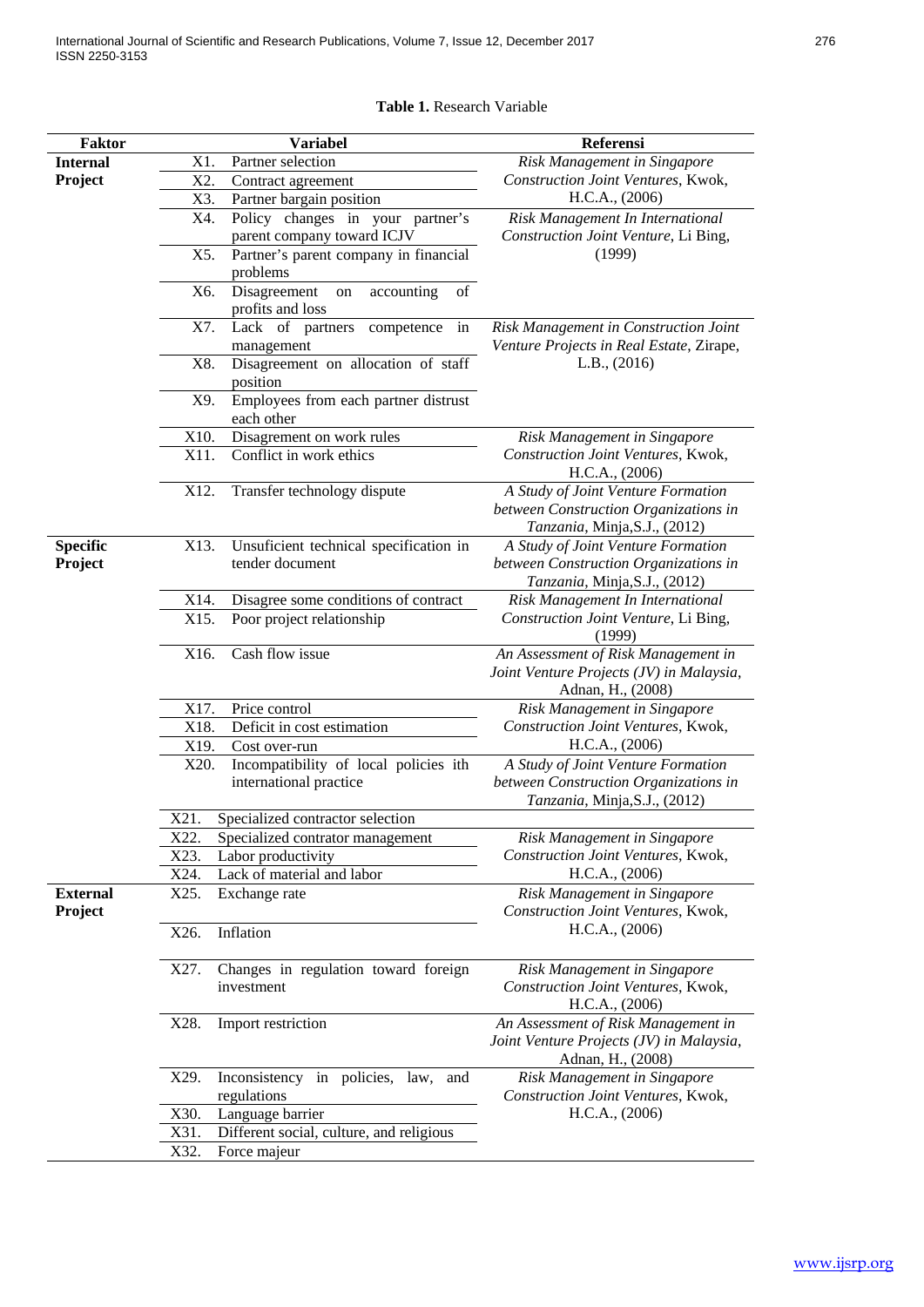# *B. Validity Test*

Based on acquired data through quesionnaire to respondents analyze with validity test from 32 risk variable, 17 variable are identified valid and can be used for further analysis as below:

| <b>Variabel</b> | <b>Validity Test for Probability</b> |                | <b>Validity Test for Severity</b> |                |                | <b>Validity</b>              |                            |
|-----------------|--------------------------------------|----------------|-----------------------------------|----------------|----------------|------------------------------|----------------------------|
|                 | <b>T</b> count                       | <b>T</b> table | <b>Validity</b>                   | <b>T</b> count | <b>T</b> table | <b>Validity</b>              |                            |
| X1.             | 2.268                                | 1.746          | <b>VALID</b>                      | 2.497          | 1.746          | <b>VALID</b>                 | <b>VALID</b>               |
| X2.             | 2.067                                | 1.746          | <b>VALID</b>                      | 4.988          | 1.746          | <b>VALID</b>                 | <b>VALID</b>               |
| X3.             | 0.982                                | 1.746          | <b>TIDAK</b><br><b>VALID</b>      | 2.667          | 1.746          | <b>VALID</b>                 | <b>NOT</b><br><b>VALID</b> |
| X4.             | 2.111                                | 1.746          | <b>VALID</b>                      | 3.424          | 1.746          | <b>VALID</b>                 | <b>VALID</b>               |
| X5.             | 2.209                                | 1.746          | <b>VALID</b>                      | 3.492          | 1.746          | <b>VALID</b>                 | <b>VALID</b>               |
| X6.             | 1.613                                | 1.746          | <b>TIDAK</b><br><b>VALID</b>      | 4.472          | 1.746          | <b>VALID</b>                 | <b>NOT</b><br><b>VALID</b> |
| X7.             | 4.426                                | 1.746          | <b>VALID</b>                      | 1.767          | 1.746          | <b>VALID</b>                 | <b>VALID</b>               |
| X8.             | 4.740                                | 1.746          | <b>VALID</b>                      | 1.575          | 1.746          | <b>TIDAK</b><br><b>VALID</b> | <b>NOT</b><br><b>VALID</b> |
| X9.             | 2.210                                | 1.746          | <b>VALID</b>                      | 2.462          | 1.746          | <b>VALID</b>                 | <b>VALID</b>               |
| X10.            | 0.083                                | 1.746          | <b>TIDAK</b><br><b>VALID</b>      | 2.293          | 1.746          | <b>VALID</b>                 | <b>NOT</b><br><b>VALID</b> |
| X11.            | 2.994                                | 1.746          | <b>VALID</b>                      | 2.630          | 1.746          | <b>VALID</b>                 | <b>VALID</b>               |
| X12.            | $-0.373$                             | 1.746          | <b>TIDAK</b><br><b>VALID</b>      | 0.539          | 1.746          | <b>TIDAK</b><br><b>VALID</b> | <b>NOT</b><br><b>VALID</b> |
| X13.            | 2.340                                | 1.746          | <b>VALID</b>                      | 2.871          | 1.746          | <b>VALID</b>                 | <b>VALID</b>               |
| X14.            | 3.025                                | 1.746          | <b>VALID</b>                      | 3.933          | 1.746          | <b>VALID</b>                 | <b>VALID</b>               |
| X15.            | 2.794                                | 1.746          | <b>VALID</b>                      | 2.035          | 1.746          | <b>VALID</b>                 | <b>VALID</b>               |
| X16.            | 4.903                                | 1.746          | <b>VALID</b>                      | 5.282          | 1.746          | <b>VALID</b>                 | VALID                      |
| X17.            | 1.513                                | 1.746          | <b>TIDAK</b><br><b>VALID</b>      | 4.757          | 1.746          | <b>VALID</b>                 | <b>NOT</b><br><b>VALID</b> |
| X18.            | 0.840                                | 1.746          | <b>TIDAK</b><br><b>VALID</b>      | 2.432          | 1.746          | <b>VALID</b>                 | <b>NOT</b><br><b>VALID</b> |
| X19.            | 2.657                                | 1.746          | <b>VALID</b>                      | 5.178          | 1.746          | <b>VALID</b>                 | <b>VALID</b>               |
| X20.            | 0.957                                | 1.746          | <b>TIDAK</b><br><b>VALID</b>      | 2.038          | 1.746          | <b>VALID</b>                 | <b>NOT</b><br><b>VALID</b> |
| X21.            | 2.297                                | 1.746          | <b>VALID</b>                      | 1.525          | 1.746          | <b>TIDAK</b><br><b>VALID</b> | <b>NOT</b><br><b>VALID</b> |
| X22.            | 2.729                                | 1.746          | <b>VALID</b>                      | 2.900          | 1.746          | <b>VALID</b>                 | <b>VALID</b>               |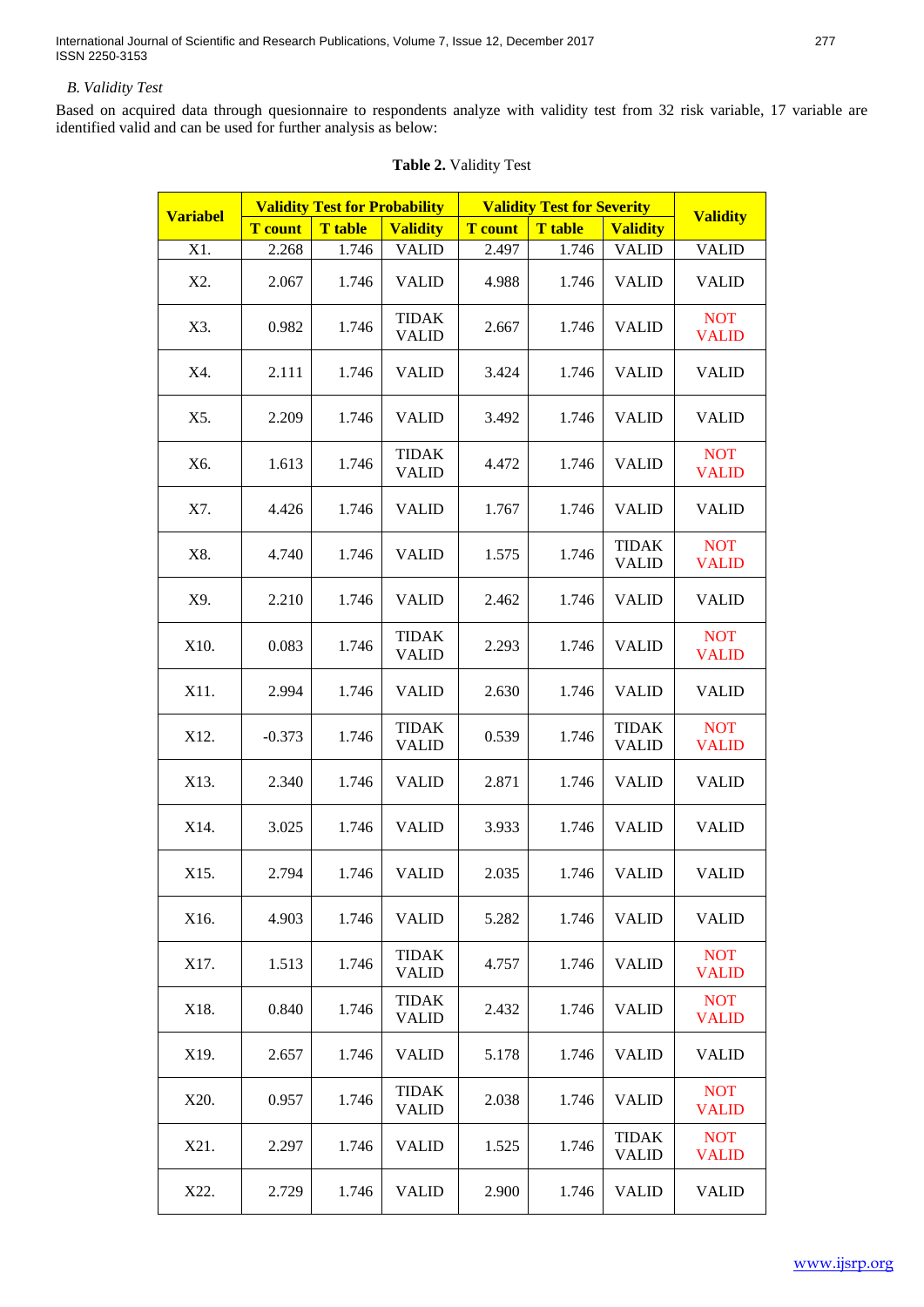International Journal of Scientific and Research Publications, Volume 7, Issue 12, December 2017 278 ISSN 2250-3153

| X23. | 0.570 | 1.746 | <b>TIDAK</b><br><b>VALID</b> | 1.204 | 1.746 | <b>TIDAK</b><br><b>VALID</b> | <b>NOT</b><br><b>VALID</b> |
|------|-------|-------|------------------------------|-------|-------|------------------------------|----------------------------|
| X24. | 0.225 | 1.746 | <b>TIDAK</b><br><b>VALID</b> | 1.179 | 1.746 | <b>TIDAK</b><br><b>VALID</b> | <b>NOT</b><br><b>VALID</b> |
| X25. | 0.256 | 1.746 | <b>TIDAK</b><br><b>VALID</b> | 1.740 | 1.746 | <b>TIDAK</b><br><b>VALID</b> | <b>NOT</b><br><b>VALID</b> |
| X26. | 1.219 | 1.746 | <b>TIDAK</b><br><b>VALID</b> | 1.460 | 1.746 | <b>TIDAK</b><br><b>VALID</b> | <b>NOT</b><br><b>VALID</b> |
| X27. | 1.949 | 1.746 | <b>VALID</b>                 | 0.788 | 1.746 | <b>TIDAK</b><br><b>VALID</b> | <b>NOT</b><br><b>VALID</b> |
| X28. | 2.627 | 1.746 | <b>VALID</b>                 | 3.412 | 1.746 | <b>VALID</b>                 | <b>VALID</b>               |
| X29. | 3.754 | 1.746 | <b>VALID</b>                 | 2.492 | 1.746 | <b>VALID</b>                 | <b>VALID</b>               |
| X30. | 1.777 | 1.746 | <b>VALID</b>                 | 1.933 | 1.746 | <b>VALID</b>                 | <b>VALID</b>               |
| X31. | 1.123 | 1.746 | <b>TIDAK</b><br><b>VALID</b> | 2.431 | 1.746 | <b>VALID</b>                 | <b>NOT</b><br><b>VALID</b> |
| X32. | 4.106 | 1.746 | <b>VALID</b>                 | 1.891 | 1.746 | <b>VALID</b>                 | <b>VALID</b>               |

# *C. Reliability Test*

Reliability test that used in this research is Cronbach's Alpha reliability test. Acceptance Cronbach's Alpha score around 0.7 is acceptable and above 0.8 is good. The test result are shown below:

| Table 3. Reliability Test |  |  |  |  |
|---------------------------|--|--|--|--|
|---------------------------|--|--|--|--|

| <b>Reliability</b><br><b>test</b> | <b>Number</b><br>of<br><b>Variable</b> | <b>Variable</b><br><b>Variance</b> | <b>Total</b><br><b>Variance</b> | <b>Cronbach's</b><br><b>Alpha</b> | <b>Reliability</b> |
|-----------------------------------|----------------------------------------|------------------------------------|---------------------------------|-----------------------------------|--------------------|
| Probability                       | 17                                     | 14.98                              | 88.84                           | 0.88                              | Reliable           |
| Severity                          | 17                                     | 18.17                              | 116.89                          | 0.90                              | Reliable           |

# *D. Risk Mapping*

Construction company "X" have a strategy to avoiding risk therefore their risk appetite is on medium – very low. It shown as blue line in risk map.

From 17 variable that pass validity test are mapped in the risk map to show which variable is beyond construction company risk tolerance as shown in below:



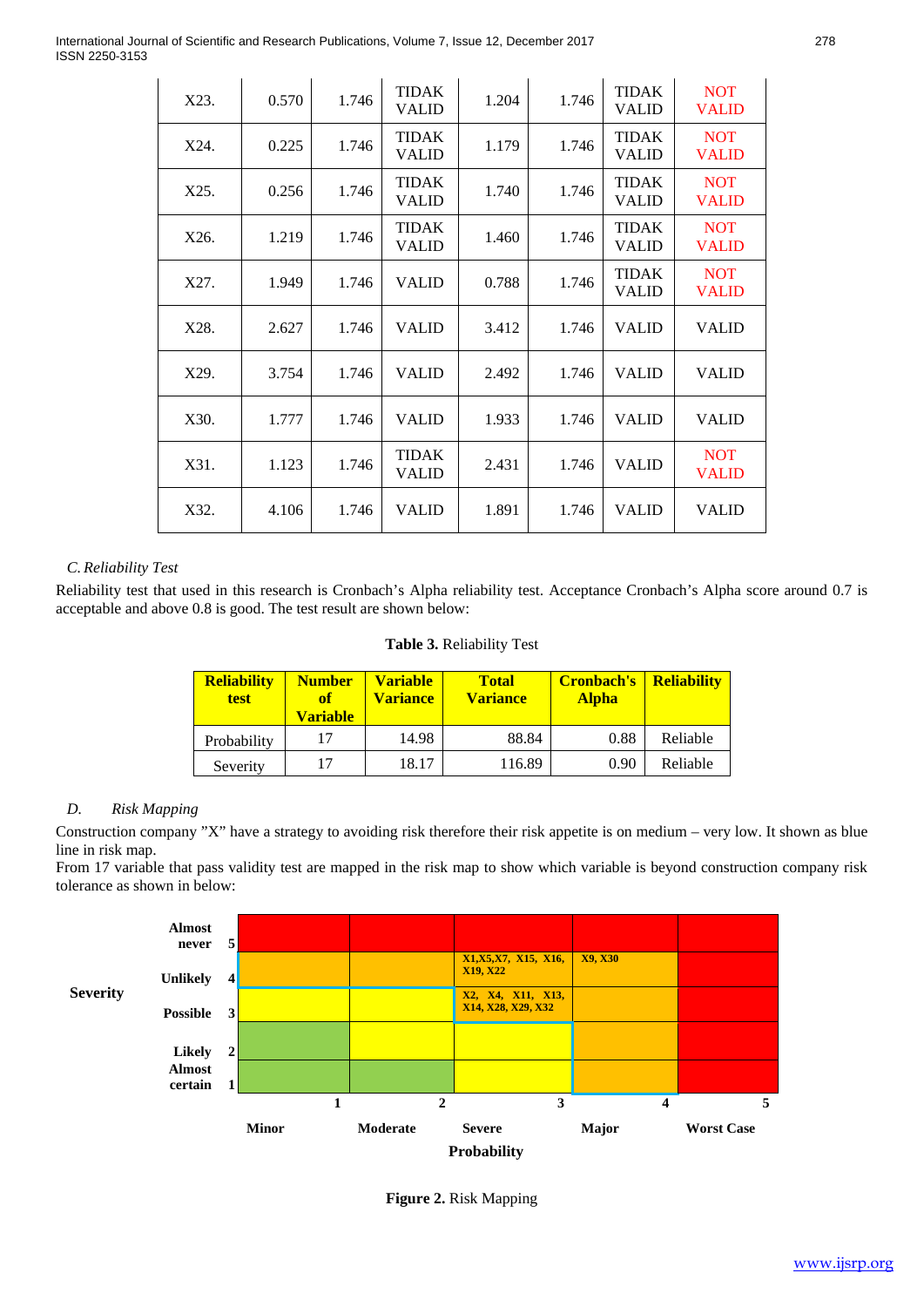International Journal of Scientific and Research Publications, Volume 7, Issue 12, December 2017 279 ISSN 2250-3153

#### *E. Relative Important Index*

RII analysis are shown on table below:

| <b>Variable</b> | <b>Risk</b><br><b>Significance</b> | <b>Relative Important</b><br><b>Index</b> |
|-----------------|------------------------------------|-------------------------------------------|
| X30             | 15.120                             | 0.605                                     |
| X9              | 15.111                             | 0.604                                     |
| X15             | 12.821                             | 0.513                                     |
| X7              | 12.667                             | 0.507                                     |
| X1              | 11.994                             | 0.480                                     |
| X22             | 11.836                             | 0.473                                     |
| X19             | 11.636                             | 0.465                                     |
| X16             | 11.235                             | 0.449                                     |
| X11             | 10.543                             | 0.422                                     |
| X5              | 9.877                              | 0.395                                     |
| X <sub>2</sub>  | 9.506                              | 0.380                                     |
| X4              | 9.324                              | 0.373                                     |
| X13             | 9.148                              | 0.366                                     |
| X29             | 9.130                              | 0.365                                     |
| X32             | 8.994                              | 0.360                                     |
| X14             | 8.667                              | 0.347                                     |
| X28             | 7.978                              | 0.319                                     |

**Table 4.** Risk Significance and Relative Important Index

#### VI. ANALYSIS AND RECOMMENDATION

Based on the RII rank, the five highest risk is language barrier (X30), employee from each partner distrust each others (X9), poor project relationship (X15), lack of partners competence in management (X7), and partner selection (X1). This five highest risk then re-validate to the expert respondents and conclude that there are two important risk factor in construction company "X" on joint operation project with foreign company in Jakarta which is language barrier (X30) and employee from each partner distrust each others (X9).

Language barrier is caused by the limitation of communication skill (English language) from the staff which involved in joint operation project. This leads to misunderstanding between each staff between partners. Risk response recommendation for language barrier risk is to recruit local staff with bilingual ability.

Employee from each partner distrust each others is caused of each staff must protect parents company interest and they carry their own agenda therefore its not surprising that the relationship between each staff is not effective and efficient. Risk reponse recommendation for distrust between each partner employee, the director could ensure staff commitment, coordination, and trust by enhancing communication quality and a conflict resolution technique and to carefully selecting a staff for joint operation project and employing unbiased and experienced staff are effective measure to remove the distrust within the JO staff.

## VII.CONCLUSION

Based on the research that has been done, it is identified the important risk factor in construction company "X" on joint operation project with foreign company in Jakarta which is language barrier and employee from each partner distrust each others. Risk response recommendation for language barrier risk is to recruit local staff with bilingual ability. Bilingual ability can offer better communication for partners speaking in different languages. And risk reponse recommendation for distrust between each partner employee, the director could ensure staff commitment, coordination, and trust by enhancing communication quality and a conflict resolution technique and to carefully selecting a staff for joint operation project and employing unbiased and experienced staff are effective measure to remove the distrust within the JO staff.

#### REFERENCES

Adnan, H. (2008). "An Assessment of Risk Management in Joint Venture Projects (JV) in Malaysia." *Asian Social Science* Vol. 4, pp. 99 – 106.

Aimin, Y. dan L. Yadong. (2001). *International Joint Ventures: Theory and Practice 2<sup>nd</sup> edition.* M. E. Sharpe, Inc.: New York.